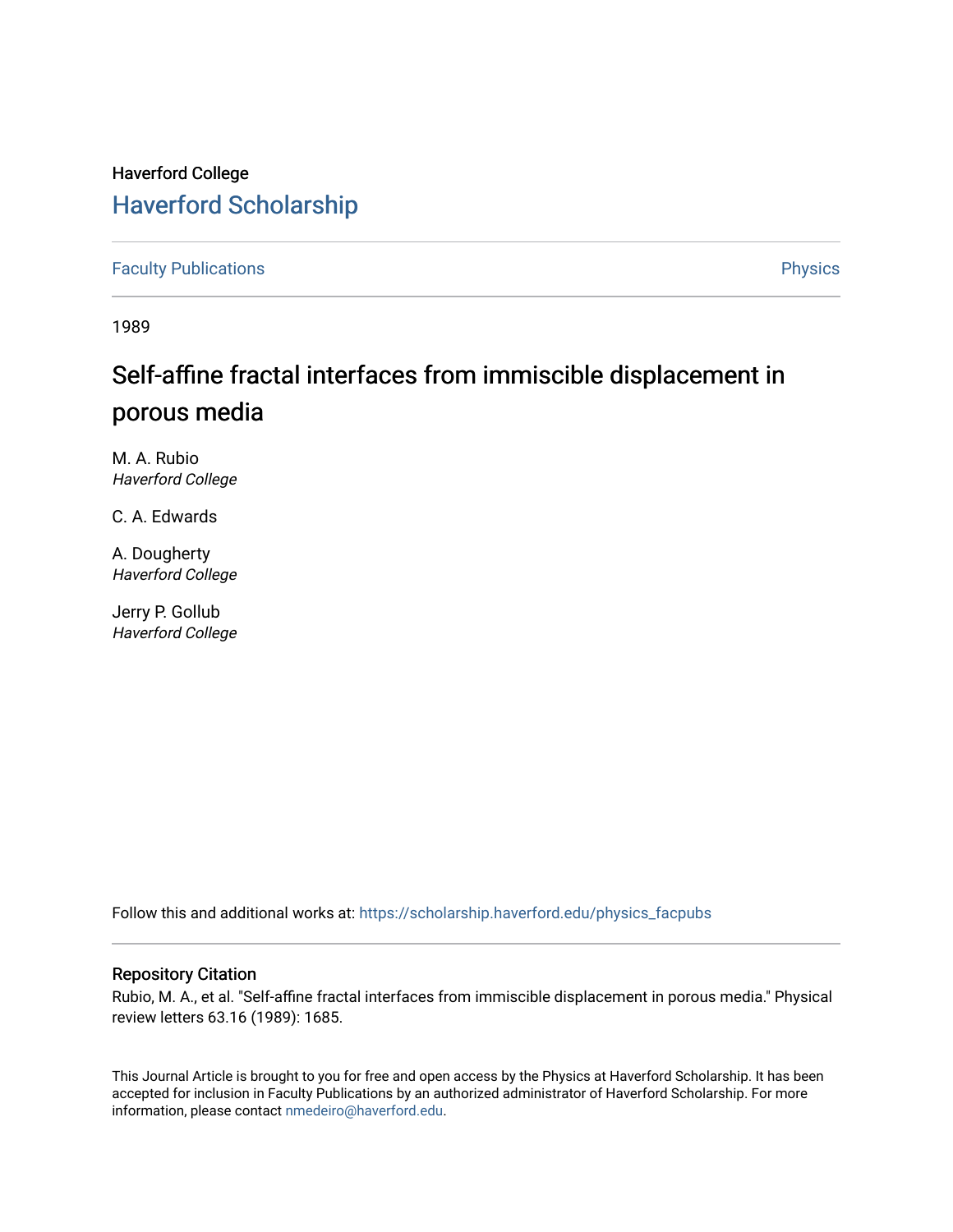## Self-Affine Fractal Interfaces from Immiscible Displacement in Porous Media

M. A. Rubio,  $(1, 2)$  C. A. Edwards,  $(1)$  A. Dougherty,  $(1)$  and J. P. Gollub $(1, 3)$ 

 $<sup>(1)</sup>$  Department of Physics, Haverford College, Haverford, Pennsylvania 19041</sup>  $^{(2)}$ Departamento de Física Fundamental, Universidad Nacional de Educación a Distancia,

 $^{(3)}$ Department of Physics, University of Pennsylvania, Philadelphia, Pennsylvania 19104

(Received 5 June 1989)

Wetting immiscible displacement of one ffuid by another in a porous medium yields self-affine (anisotropic) fractal interfaces between the two ffuids. Water-air interfaces are characterized experimentally by a scale-dependent roughness  $w(L) = AL^{\beta}$ , with  $\beta = 0.73 \pm 0.03$ , independent of the capillary number Ca, and  $A \propto Ca^{-0.47 \pm 0.06}$ . The exponent  $\beta$  is related to the "box" and "divider" dimensions by  $D_b = 2 - \beta$  and  $D_d = 1/\beta$ , respectively.

PACS numbers: 47.55.Mh, 68.45.Gd

The displacement of one fluid by another in a porous medium displays a rich variety of behavior,<sup>1</sup> dependin on the properties of the two Auids, including their viscosities and effectiveness in wetting the medium.<sup>2</sup> This problem has been of fundamental interest in part because fractal interfaces form under certain conditions. For example, when the displacing fluid is less viscous and less effective in wetting the medium, the invaded region is filamentary and has scaling properties described by diffusion-limited aggregation (DLA) with a fractal dimension  $D = 1.71$  (for two-dimensional geometries).<sup>3</sup> Slow displacement by a nonwetting Auid, on the other hand, is understood in terms of "invasion percolation" models<sup>2,4</sup> with  $D = 1.82$ . Some other situations do not lead to fractal interfaces at all.<sup>5</sup>

The fractal interfaces previously studied are statistically self-similar<sup>6,7</sup> when magnified equally in all directions. In this paper, we describe a geometrical study of the interfaces formed when the displacing Auid is more viscous and more effectively wets the medium. The invaded region is then continuous, but random local pinning by capillary forces leads to a rough interface that is well described as a self-affine<sup>8</sup> (that is, anisotropic) fractal. In that case, various methods of computing  $D$  give different results, and the most useful exponent is one that describes the scaling of the width of the interface with measurement scale.

If the displacing fluid preferentially wets the medium, as in our experiments, the fluid moves through the smaller pores at lower pressures than those required to move through the larger ones. This leads to certain preferred locations for the interface, so there can be many stable states. Microscopic examples of such random pinning phenomena are fairly common in condensed matter systems; for example, in charge-density wave motion in conductors.<sup>9</sup> The nonlinear response of such a fluid system to an applied force was carefully studied by Stokes, Kushnick, and Robbins, <sup>10</sup> though the geometry of the interface could not be investigated in that work.

Two theoretical approaches to the problem of wetting

immiscible displacement<sup>11</sup> are available in the literature: a stochastic partial differential equation for the motion of an interface in a random medium,  $^{12}$  and a microscopic model that considers various mechanisms for advancing ndividual segments of the interface.<sup>13</sup> In both approaches the interface may be either in constant motion or "pinned," depending on the noise amplitude in Ref. 12, or the contact angle in Ref. 13. However, no results from either model concerning the fractal properties of the moving interfaces have been published, although Cieplak and Robbins<sup>13</sup> suggested that the interface might be a self-affine (anisotropic) fractal.

Our experiments were performed in a thin horizontal cell of dimensions 55 cm in the direction of motion  $(y)$ , 17 cm in the transverse  $(x)$  direction, and 0.15 cm deep. The top and bottom plates were glass, separated by a Teflon gasket. The porous medium consisted of tightly packed glass beads that were ultrasonically cleaned, thoroughly rinsed with distilled water, and dried in an oven. We applied a similar procedure to the glass plates. We used three different bead sizes  $b$ , with average diameters of 100, 200, and 350  $\mu$ m, and a diameter variation  $\delta$  of about  $\pm$  20%.

Water containing a small amount of dye to improve contrast was injected into the cavity at one end of the cell. A constant flow velocity was obtained by means of a syringe driven by a high-precision stepper motor. This system allowed us to control the pumping velocity with nominal resolution better than 1% for the slowest velocities used. After the interface spreads from the injection point across the whole width of the cell, a constant average velocity of the interface can be defined. Our analysis only includes the patterns obtained after this spreading occurred.

The motion of the interface was recorded with a charge-coupled-device videocamera, and digitized with a spatial resolution of 512x480 pixels and 8-bit intensity resolution. The imaging system was arranged to capture only the central 10 cm of the interface in the  $x$  direction, to avoid edge effects. Thus the pixel size is 180  $\mu$ m.

Apartado Correos 60141, Madrid 28080, Spain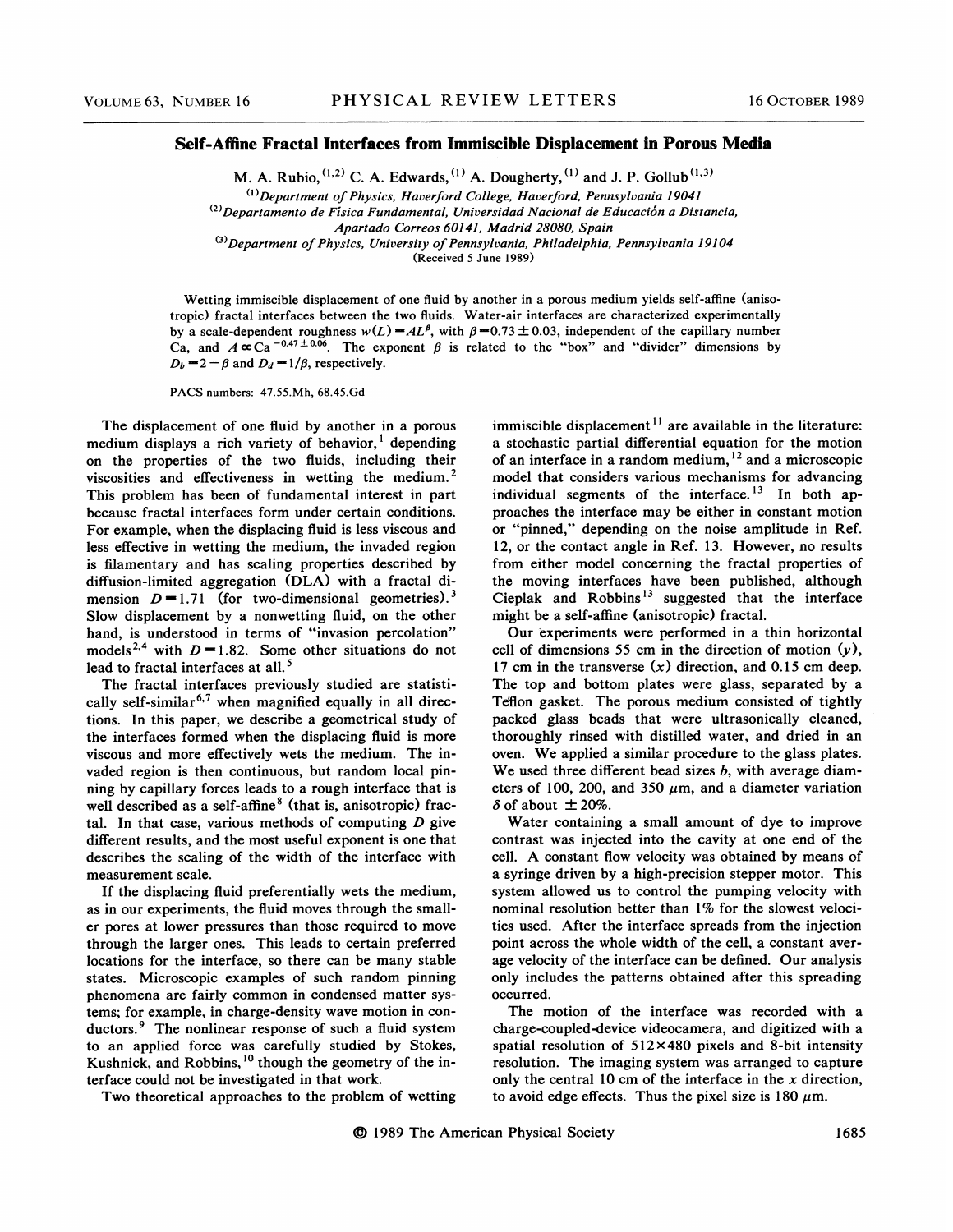

FIG. 1. Plot of fourteen successive interfaces at  $Ca = 4.93$  $\times$ 10<sup>-3</sup>. The time interval between single interfaces is 30 s.

The relevant control parameter is the modified capillary number, defined as  $Ca = U \mu b^2 / k \gamma$ , where U is the average velocity of the interface,  $\mu$  is the dynamic viscosity of water,  $\gamma$  is the air-water interfacial tension, b is the bead size, and  $k$  is the permeability. The capillary number measures the ratio of the viscous pressure  $(U\mu b/k)$ to the capillary pressure  $(\gamma/b)$  on the scale of the pore size. The ratio  $b^2/k$  is approximately  $5.1 \times 10^3$  for this system. We varied Ca between roughly  $10^{-3}$  and  $10^{-1}$ ; therefore the viscous pressure drop in the water is always smaller than the capillary pressure drop across the interface.

For the cavity and the bead sizes used, we have an average of four to fifteen interconnected bead layers in the vertical direction, and therefore three-dimensional effects could be significant. The interface is in fact slightly fuzzy due to differential interface advancement at different heights, but in practice this fuzziness is less than about 0.5 mm, or about  $\frac{1}{3}$  of the depth. Therefore representing these interfaces as lines  $h(x)$  is a good approximation down to this scale. We processed the images as described in Ref. 14 to determine the interfacial shape  $h(x)$ .

A typical sequence of interfaces at Ca =  $4.93 \times 10^{-3}$  is shown in Fig. 1, with a time interval of 30 s between images. The roughness of the interface on a range of scales is evident. The apparent roughness of the interface increases with decreasing Ca. We also note that the interfaces usually do not present overhangs; i.e., the functions  $h(x)$  are single valued, reflecting the low probability of air trapping. The interface advances by coherent jumps involving several pores.

How should such rough interfaces be characterized? In studies of interfacial phase transitions<sup>15</sup> and surface growth models, <sup>16</sup> interfacial irregularity is often characterized by the roughness or width  $w(L)$ , which is defined as the rms value of the fluctuations of  $h(x)$  over a length scale L. More explicitly,  $w(L) = \langle (h(x) - \langle h \rangle_L)^2 \rangle^{1/2}$ , where  $\langle h \rangle_L$  is the average height over a segment of horizontal length L, and the double brackets stand for averaging over all the segments of length  $L$  that may be defined in the  $x$  direction. Application of this concept to



FIG. 2. Plot of roughness vs length scale at two diferent values of Ca for bead size  $b = 200 \mu$ m. Ca=2.47×10<sup>-3</sup> ( $\triangle$ ) and  $9.78 \times 10^{-3}$  (O).

the interfaces of the present experiments is straightforward. Figure 2 shows a log-log plot of  $w(L)$  for two different values of Ca, where all lengths are expressed in units of the bead size  $b = 200 \mu m$ . Each plot represents the average of  $w(L)$  from thirty different images obtained in the same run. We find power-law behavior,  $w(L) = AL^{\beta}$ , extending over slightly more than one decade. At small length scales, the measurements are limited by the slight three dimensionality of the interfaces, and ultimately by the bead size. At the largest length scales, and for sufficiently high Ca,  $w(L)$  begins to saturate.

Similar scaling behavior with the same exponent is found over the entire range of Ca and bead sizes studied. In Fig. 3 we show  $\beta$  as a function of log<sub>10</sub>(Ca) for three different bead sizes. Within the experimental uncertainty,  $\beta$  is independent of both Ca and b, yielding an average value  $\beta = 0.73 \pm 0.03$ , where the quoted uncertainty is the standard deviation. Figure 4 shows the dependence of  $A$  on Ca on a log-log scale. Although there is significant scatter, the points collapse fairly well onto a single line  $A \propto (Ca)^{\alpha}$ ; linear regression yields  $\alpha = -0.47$  $± 0.06.$ 



FIG. 3. Roughness exponent vs Ca for  $b = 100$  ( $\Box$ ), 200 ( $\Diamond$ ), and 350  $\mu$ m ( $\Delta$ ). The uncertainties are comparable to the size of the symbols. The line corresponds to the average value of  $\beta = 0.73 \pm 0.03$ .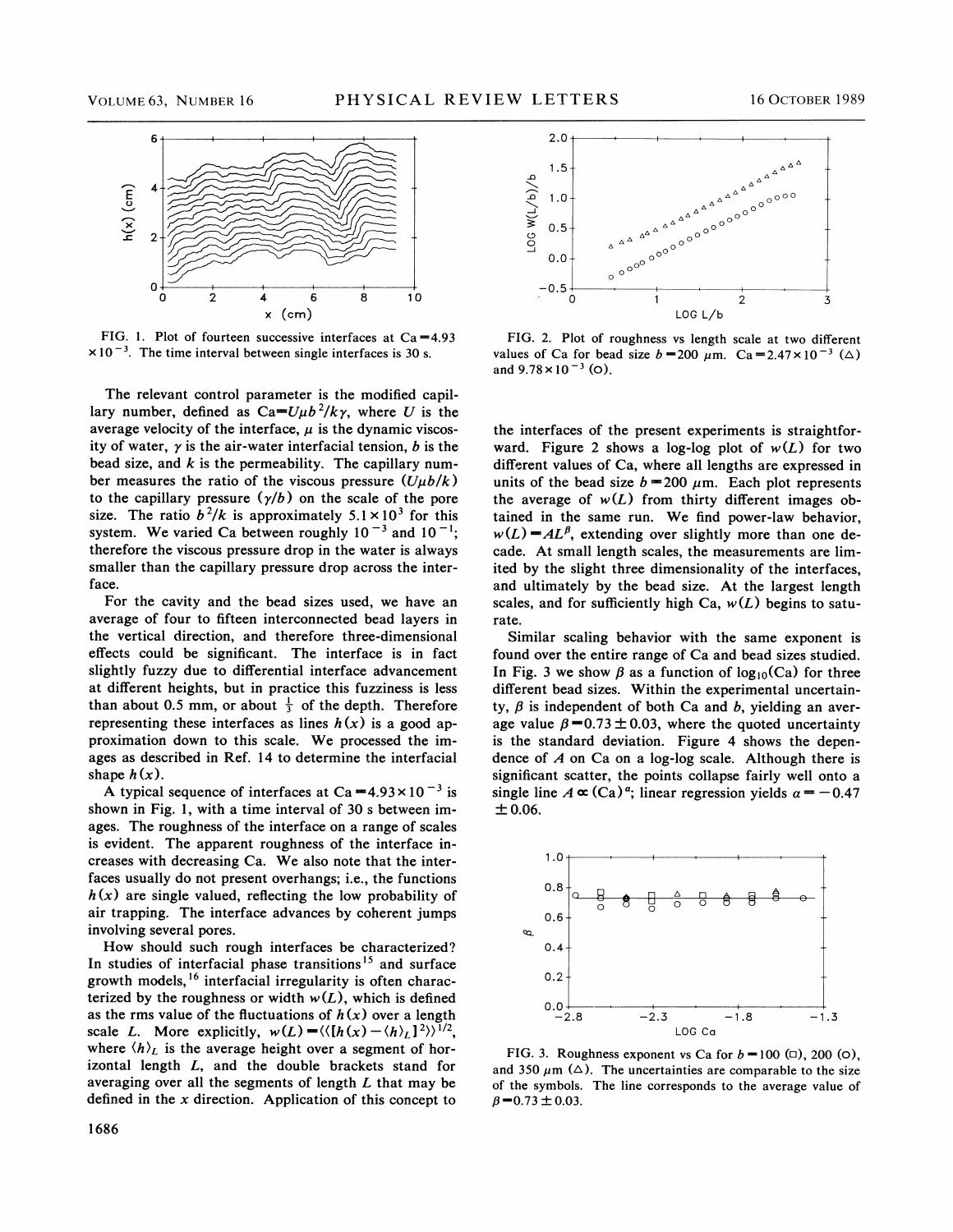

FIG. 4. Roughness amplitude vs Ca for  $b = 100$  ( $\Box$ ), 200 (0), and 350  $\mu$ m ( $\Delta$ ). The line is a least-squares fit by  $A = A_0$ Ca<sup> $\alpha$ </sup>, which yields  $\alpha = -0.47 \pm 0.06$ .

The fact that  $\beta$  differs from unity implies that fluctuations in the interface shape scale differently in the  $x$  and y directions and that the interfaces are therefore selfaffine fractals.  $6.7$  Mandelbrot has thoroughly discussed the problem of the dimensionality of self-affine structure $<sup>8</sup>$  and has shown that several different dimensions</sup> may be computed, although they must be interpreted carefully. The "box" dimension,  $D_b$ , is computed by counting the number  $N(L)$  of boxes of size L needed to counting the number  $N(\Sigma)$  of bother of size E hectric to cover the curve, with  $N(L) \propto L^{-D_b}$ . The "divider" dimension,  $D_d$ , is obtained by walking a divider of length  $L$ . along the curve and measuring the length of the curve  $\Lambda(L)$  in units of L; then  $\Lambda(L) \propto L^{-D_d}$ . These quantities are related to  $\beta$  as follows:  $D_b = 2 - \beta$ , and  $D_d = 1/\beta$ . The two dimensions are different when  $\beta \neq 1$ .

We have carried out direct measurements of  $D<sub>b</sub>$  and  $D_d$ . In computing the latter, it is necessary<sup>8,17</sup> to magnify the scale in the y direction until the exponent  $D_d$ reaches a constant value. We find experimentally that  $D_b = 1.18 \pm 0.08$  and  $D_d = 1.36 \pm 0.08$ , whereas the predicted values based on the measured  $\beta$  are  $D_b = 1.27$  $\pm$  0.03 and  $D_d = 1.37 \pm 0.05$ , respectively, where the reported uncertainties are again the standard deviations. The results obtained are consistent with the predicted expressions.  $18$  This strengthens the conclusion that these interfaces are well described as self-aftine fractals, with scaling properties that are independent of capillary number and bead size, though the *amplitude A*, in units of the bead size, varies approximately as Ca<sup>-1/2</sup>. Furthermore, the roughness exponent may be measured more precisely than the other quantities and has a more intuitive physical interpretation.

The constancy of the roughness exponent  $\beta$  seems remarkable, and suggests that efforts to explain the observation  $\beta = 0.73 \pm 0.03$  may be worthwhile. Preliminary numerical results<sup>19</sup> for the interfaces in the discrete model of Ref. 13 yield scaling behavior with  $0.70 < \beta < 0.74$ , consistent with our observations. Another type of growth model, a stochastic and nonlinear generalization of the diffusion equation for the propagation of an interface, has been studied by renormalization-group methods.<sup>20</sup> Though its applicability to the present experiments is not completely clear, it does produce self-affine interfaces with roughness exponents between 0.5 and 1, depending on the properties of the noise.

The fact that  $A$  decreases with Ca implies that the effects of the pore scale randomness become less significant at higher flow velocities. However, the physical mechanism leading to the particular dependence on  $Ca^{-1/2}$  remains an open question. Some insight into the existence of an upper bound on  $w(L)$  can be obtained by balancing the viscous pressure drop  $(\mu Uw/k)$  over a region of length w against the maximum capillary pressure difference that might arise due to dispersion in the bead size  $(\delta \gamma/b^2$ , where  $\delta$  is the estimated bead-size dispersion). The maximum possible value for  $w(L)$  is then expected to be  $w_{\text{max}} = \delta/Ca$ . For Ca = 3.82×10<sup>-2</sup>, b = 200  $\mu$ m, and  $\delta$  ~80  $\mu$ m, we have  $w_{\text{max}}/b$  ~10. This limit is consistent with the saturation in  $w(L)$  observed at the highest Ca, but is generally larger than  $w(L)$ , and has a different dependence on Ca than the observed amplitude A.

We acknowledge useful discussions with B.A. Kessler, H. Levine, M. O. Robbins, J. P. Stokes, and B. A. Weitz. These experiments evolved from the collaboration of Ref. 5. Our work was supported by National Science Foundation (Low Temperature Physics Program) Grant No. BMR-85-03543. We also appreciate computing equipment provided by the U.S. Bepartment of Defense University Research Initiative Program under Contract No. DARPA/ONR-N00014-85-K-0759 to Princeton University. M.A.R. acknowledges partial support from a fellowship of the NATO Scientific Committee.

<sup>1</sup>For a recent review, see G. M. Homsy, Annu. Rev. Fluid Mech. 19, 271 (1987).

 ${}^{2}R$ . Lenormand, E. Touboul, and C. Zarcone, J. Fluid Mech. 187, 165 (19SS).

<sup>3</sup>J. D. Chen and D. Wilkinson, Phys. Rev. Lett. 55, 1892 (1985); K. J. Maloy, J. Feder, and T. Jossang, Phys. Rev. Lett. 55, 2688 (1985); K. J. Maloy, F. Boger, J. Feder, T. Jossang, and P. Meakin, Phys. Rev. A 36, 318 (1987).

4R. Chandler, J. Koplik, K. Lerman, and J. Willemsen, J. Fluid Mech. 119, 249 (1982); D. Wilkinson and J. Willemsen, J. Phys. A 16, 3365 (1983); D. Wilkinson and M. Barsony, J. Phys. A 17, L129 (1984); R. Lenormand and C. Zarcone, Phys. Rev. Lett. 54, 2226 (1985).

5J. P. Stokes, D. A. Weitz, J. P. Gollub, A. Dougherty, M. O. Robbins, P. M. Chaikin, and H. M. Lindsay, Phys. Rev. Lett. 57, 1718 (1986).

 $6B.$  B. Mandelbrot, The Fractal Geometry of Nature (Freeman, New York, 1982).

<sup>7</sup>J. Feder, Fractals (Plenum, New York, 1988).

<sup>8</sup>B. B. Mandelbrot, Phys. Scr. 32, 257 (1985); B. B. Mandelbrot, in Fractals in Physics, edited by L. Pietronero and E. Tossati (Elsevier, Amsterdam, 1986), pp. 3-28.

9D. S. Fisher, Phys. Rev. B 31, 1396 (1985).